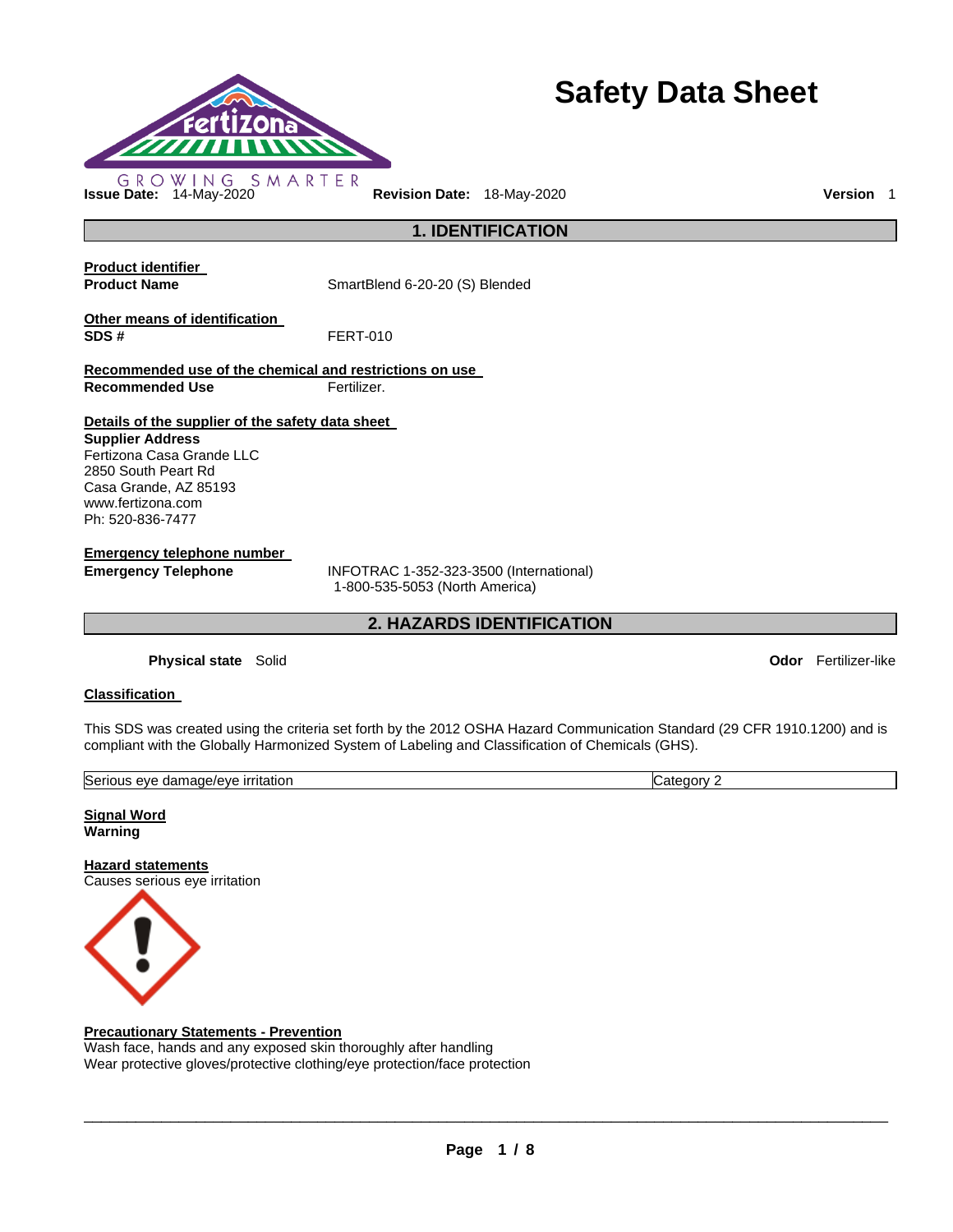#### **Precautionary Statements - Response**

IF IN EYES: Rinse cautiously with water for several minutes. Remove contact lenses, if present and easy to do. Continue rinsing If eye irritation persists: Get medical advice/attention

\_\_\_\_\_\_\_\_\_\_\_\_\_\_\_\_\_\_\_\_\_\_\_\_\_\_\_\_\_\_\_\_\_\_\_\_\_\_\_\_\_\_\_\_\_\_\_\_\_\_\_\_\_\_\_\_\_\_\_\_\_\_\_\_\_\_\_\_\_\_\_\_\_\_\_\_\_\_\_\_\_\_\_\_\_\_\_\_\_\_\_\_\_

#### **Other hazards**

Harmful to aquatic life with long lasting effects

# **3. COMPOSITION/INFORMATION ON INGREDIENTS**

Please also refer to subsequent sections of this SDS for additional information regarding the components of this product.

| <b>Chemical name</b>    | <b>CAS No</b> | Weight-%  |
|-------------------------|---------------|-----------|
| Mono-ammonium Phosphate | 7722-76-1     | $30 - 40$ |
| Calcium Sulfate         | 7778-18-9     | 12.8      |
| Ammonium Sulfate        | 7783-20-2     | l-10      |

\*\*If Chemical Name/CAS No is "proprietary" and/or Weight-% is listed as a range, the specific chemical identity and/or percentage of composition has been withheld as a trade secret.\*\*

### **4. FIRST AID MEASURES**

#### **Description of first aid measures**

| <b>General Advice</b>                                                      | Provide this SDS to medical personnel for treatment.                                                                                                                                          |
|----------------------------------------------------------------------------|-----------------------------------------------------------------------------------------------------------------------------------------------------------------------------------------------|
| <b>Eye Contact</b>                                                         | Rinse cautiously with water for several minutes. Remove contact lenses, if present and<br>easy to do. Continue rinsing. If eye irritation persists: Get medical advice/attention.             |
| <b>Skin Contact</b>                                                        | Wash with plenty of water. Take off contaminated clothing. Wash contaminated clothing<br>before reuse. If skin irritation persists, call a physician.                                         |
| <b>Inhalation</b>                                                          | Remove exposed individual(s) to fresh air for 20 minutes. Consult a physician/poison center<br>if individual's condition declines or if symptoms persist.                                     |
| Ingestion                                                                  | Rinse mouth. Do NOT induce vomiting. Drink 1 or 2 glasses of water. Never give anything<br>by mouth to an unconscious person. Call a poison center or doctor/physician if you feel<br>unwell. |
| Most important symptoms and effects, both acute and delayed                |                                                                                                                                                                                               |
| <b>Symptoms</b>                                                            | Causes serious eye irritation. May be harmful if swallowed. May cause skin irritation.<br>Inhalation may cause respiratory tract irritation.                                                  |
| Indication of any immediate medical attention and special treatment needed |                                                                                                                                                                                               |
| <b>Notes to Physician</b>                                                  | Treat symptomatically.                                                                                                                                                                        |
|                                                                            | - ---- --------- ---- -----                                                                                                                                                                   |

#### **5. FIRE-FIGHTING MEASURES**

#### **Suitable Extinguishing Media**

Use extinguishing measures that are appropriate to local circumstances and the surrounding environment.

**Unsuitable Extinguishing Media** Not determined.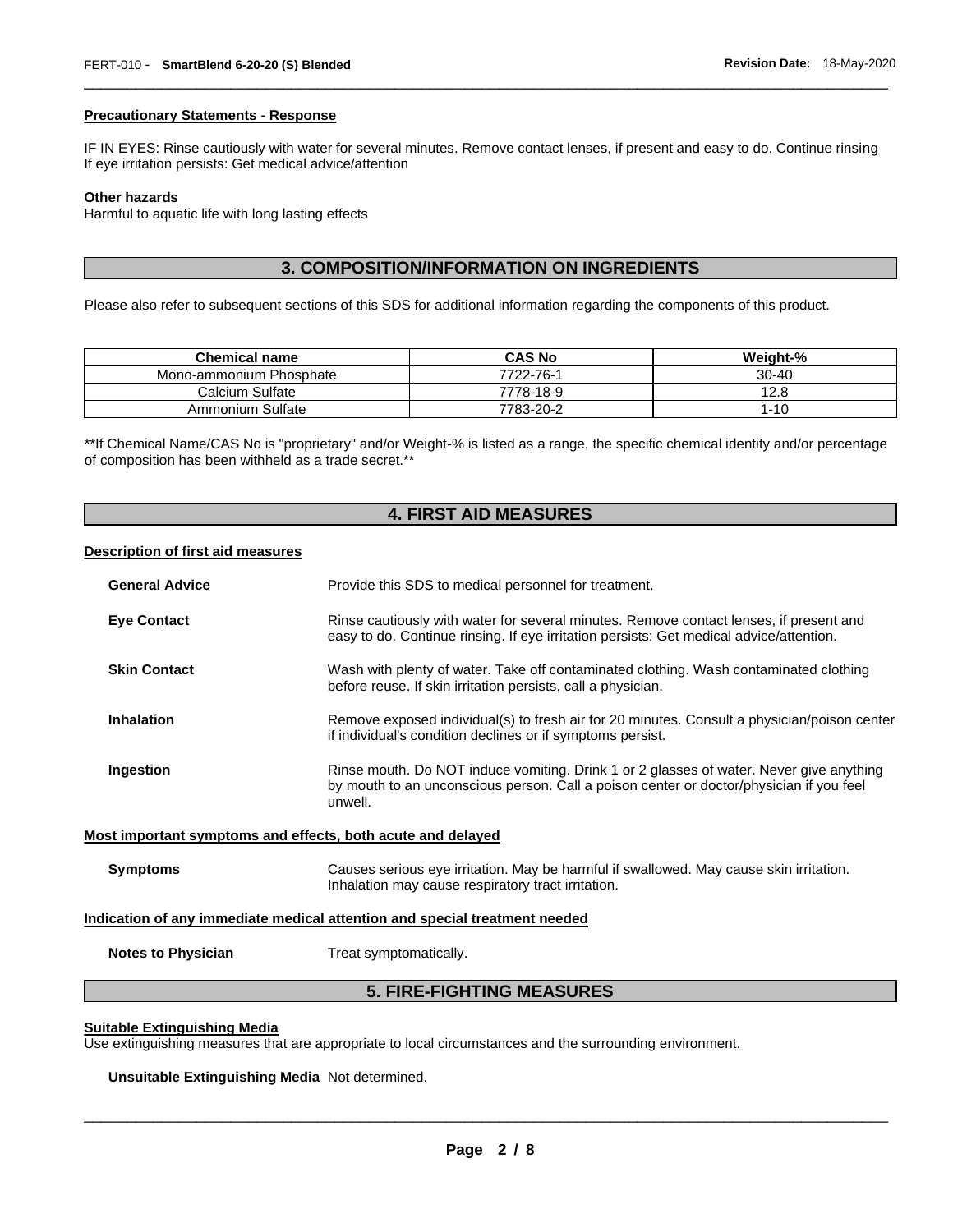#### **Specific Hazards Arising from the Chemical**

Product is not flammable.

#### **Hazardous combustion products** Carbon oxides.

#### **Protective equipment and precautions for firefighters**

As in any fire, wear self-contained breathing apparatus pressure-demand, MSHA/NIOSH (approved or equivalent) and full protective gear.

\_\_\_\_\_\_\_\_\_\_\_\_\_\_\_\_\_\_\_\_\_\_\_\_\_\_\_\_\_\_\_\_\_\_\_\_\_\_\_\_\_\_\_\_\_\_\_\_\_\_\_\_\_\_\_\_\_\_\_\_\_\_\_\_\_\_\_\_\_\_\_\_\_\_\_\_\_\_\_\_\_\_\_\_\_\_\_\_\_\_\_\_\_

|                                                              | <b>6. ACCIDENTAL RELEASE MEASURES</b>                                                                                                                                                                                                                                                                                                                                                |
|--------------------------------------------------------------|--------------------------------------------------------------------------------------------------------------------------------------------------------------------------------------------------------------------------------------------------------------------------------------------------------------------------------------------------------------------------------------|
|                                                              | Personal precautions, protective equipment and emergency procedures                                                                                                                                                                                                                                                                                                                  |
| <b>Personal Precautions</b>                                  | Wear protective clothing as described in Section 8 of this safety data sheet. Ventilate area<br>of leak or spill.                                                                                                                                                                                                                                                                    |
| <b>Environmental precautions</b>                             |                                                                                                                                                                                                                                                                                                                                                                                      |
| <b>Environmental precautions</b>                             | Do not allow into any sewer, on the ground or into any body of water. See Section 12 for<br>additional Ecological Information.                                                                                                                                                                                                                                                       |
| Methods and material for containment and cleaning up         |                                                                                                                                                                                                                                                                                                                                                                                      |
| <b>Methods for Containment</b>                               | Prevent further leakage or spillage if safe to do so.                                                                                                                                                                                                                                                                                                                                |
| <b>Methods for Clean-Up</b>                                  | Avoid creating dust. Reclaim where possible. Sweep up and shovel into suitable containers<br>for disposal. For waste disposal, see section 13 of the SDS.                                                                                                                                                                                                                            |
|                                                              | 7. HANDLING AND STORAGE                                                                                                                                                                                                                                                                                                                                                              |
| <b>Precautions for safe handling</b>                         |                                                                                                                                                                                                                                                                                                                                                                                      |
| <b>Advice on Safe Handling</b>                               | Avoid generation of dust. Wear eye/face protection. Wear protective gloves/protective<br>clothing. Do not eat, drink or smoke when using this product. Use personal protection<br>recommended in Section 8. Wash face, hands and any exposed skin thoroughly after<br>handling. Avoid breathing dusts. Use only in well ventilated areas. Observe precautions<br>found on the label. |
| Conditions for safe storage, including any incompatibilities |                                                                                                                                                                                                                                                                                                                                                                                      |
| <b>Storage Conditions</b>                                    | Keep containers tightly closed in a dry, cool and well-ventilated place.                                                                                                                                                                                                                                                                                                             |
| <b>Incompatible Materials</b>                                | Strong oxidizing agents. Strong acids. Strong bases.                                                                                                                                                                                                                                                                                                                                 |

# **8. EXPOSURE CONTROLS/PERSONAL PROTECTION**

#### **Exposure Guidelines**

| <b>Chemical name</b> | <b>ACGIH TLV</b>          | <b>OSHA PEL</b>                                | <b>NIOSH IDLH</b>                   |
|----------------------|---------------------------|------------------------------------------------|-------------------------------------|
| Calcium Sulfate      | TWA: 10 $mg/m3$ inhalable | TWA: $15 \text{ mg/m}^3$ total dust            | TWA: 10 mg/m $3$<br>total dust      |
| 7778-18-9            | particulate matter        | TWA: $5 \text{ mg/m}^3$ respirable<br>fraction | TWA: 5 mg/m $^3$<br>respirable dust |
|                      |                           | (vacated) TWA: $15 \text{ mg/m}^3$             |                                     |
|                      |                           | (vacated) TWA: $5 \text{ mg/m}^3$              |                                     |
|                      |                           | respirable fraction                            |                                     |

#### **Appropriate engineering controls**

**Engineering Controls** Maintain eye wash fountain and quick-drench facilities in work area.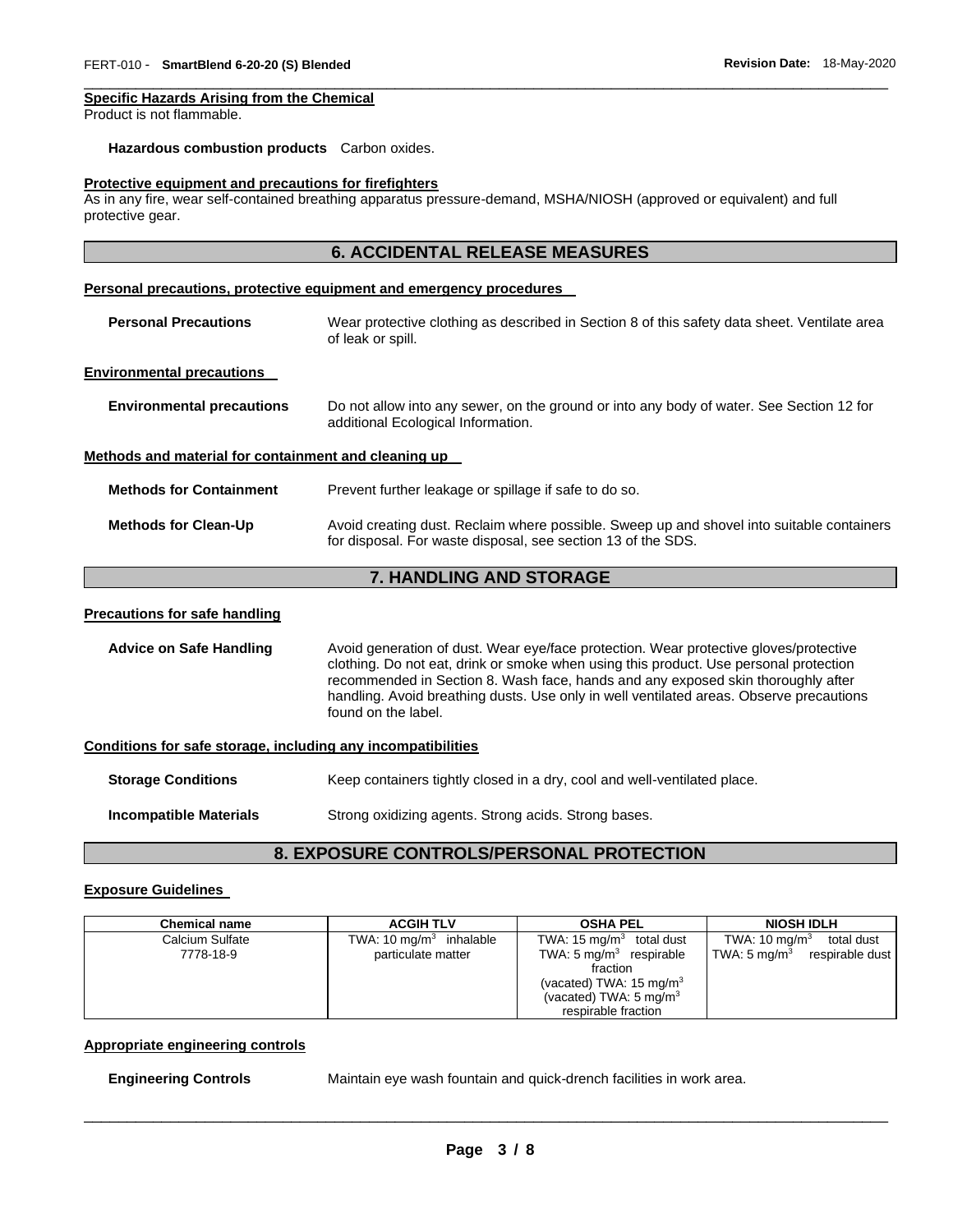#### **Individual protection measures, such as personal protective equipment**

| <b>Eye/Face Protection</b>      | Safety glasses as a minimum for protection. Refer to 29 CFR 1910.133 for eye and face<br>protection regulations.                                                                                                                                                                                                               |
|---------------------------------|--------------------------------------------------------------------------------------------------------------------------------------------------------------------------------------------------------------------------------------------------------------------------------------------------------------------------------|
| <b>Skin and Body Protection</b> | Wear protective gloves and protective clothing. Refer to 29 CFR 1910.138 for appropriate<br>skin and body protection.                                                                                                                                                                                                          |
| <b>Respiratory Protection</b>   | If necessary, wear a MSHA/NIOSH-approved respirator. Refer to 29 CFR 1910.134 for<br>respiratory protection requirements.                                                                                                                                                                                                      |
|                                 | General Hygiene Considerations Avoid contact with skin, eyes and clothing. After handling this product, wash hands before<br>eating, drinking, or smoking. If contact occurs, remove contaminated clothing. If needed,<br>take first aid action shown on section 4 of this SDS. Launder contaminated clothing before<br>reuse. |

\_\_\_\_\_\_\_\_\_\_\_\_\_\_\_\_\_\_\_\_\_\_\_\_\_\_\_\_\_\_\_\_\_\_\_\_\_\_\_\_\_\_\_\_\_\_\_\_\_\_\_\_\_\_\_\_\_\_\_\_\_\_\_\_\_\_\_\_\_\_\_\_\_\_\_\_\_\_\_\_\_\_\_\_\_\_\_\_\_\_\_\_\_

# **9. PHYSICAL AND CHEMICAL PROPERTIES**

#### **Information on basic physical and chemical properties**

| <b>Physical state</b>            | Solid            |                       |                 |
|----------------------------------|------------------|-----------------------|-----------------|
| Appearance                       | Not determined   | Odor                  | Fertilizer-like |
| Color                            | Not determined   | <b>Odor Threshold</b> | Not determined  |
| <b>Property</b>                  | Values           | Remarks • Method      |                 |
| рH                               | Not determined   |                       |                 |
| Melting point / freezing point   | Not determined   |                       |                 |
| Boiling point / boiling range    | Not determined   |                       |                 |
| <b>Flash point</b>               | Not determined   |                       |                 |
| <b>Evaporation Rate</b>          | Not determined   |                       |                 |
| <b>Flammability (Solid, Gas)</b> | Not determined   |                       |                 |
| <b>Flammability Limit in Air</b> |                  |                       |                 |
| Upper flammability or explosive  | Not determined   |                       |                 |
| limits                           |                  |                       |                 |
| Lower flammability or explosive  | Not determined   |                       |                 |
| limits                           |                  |                       |                 |
| <b>Vapor Pressure</b>            | Not determined   |                       |                 |
| <b>Vapor Density</b>             | Not determined   |                       |                 |
| <b>Relative Density</b>          | Not determined   |                       |                 |
| <b>Water Solubility</b>          | Soluble in water |                       |                 |
| Solubility in other solvents     | Not determined   |                       |                 |
| <b>Partition Coefficient</b>     | Not determined   |                       |                 |
| <b>Autoignition temperature</b>  | Not determined   |                       |                 |
| <b>Decomposition temperature</b> | Not determined   |                       |                 |
| <b>Kinematic viscosity</b>       | Not determined   |                       |                 |
| <b>Dynamic Viscosity</b>         | Not determined   |                       |                 |
| <b>Explosive Properties</b>      | Not determined   |                       |                 |
| <b>Oxidizing Properties</b>      | Not determined   |                       |                 |

# **10. STABILITY AND REACTIVITY**

#### **Reactivity**

Not reactive under normal conditions.

#### **Chemical stability**

Stable under recommended storage conditions.

#### **Possibility of hazardous reactions**

None under normal processing.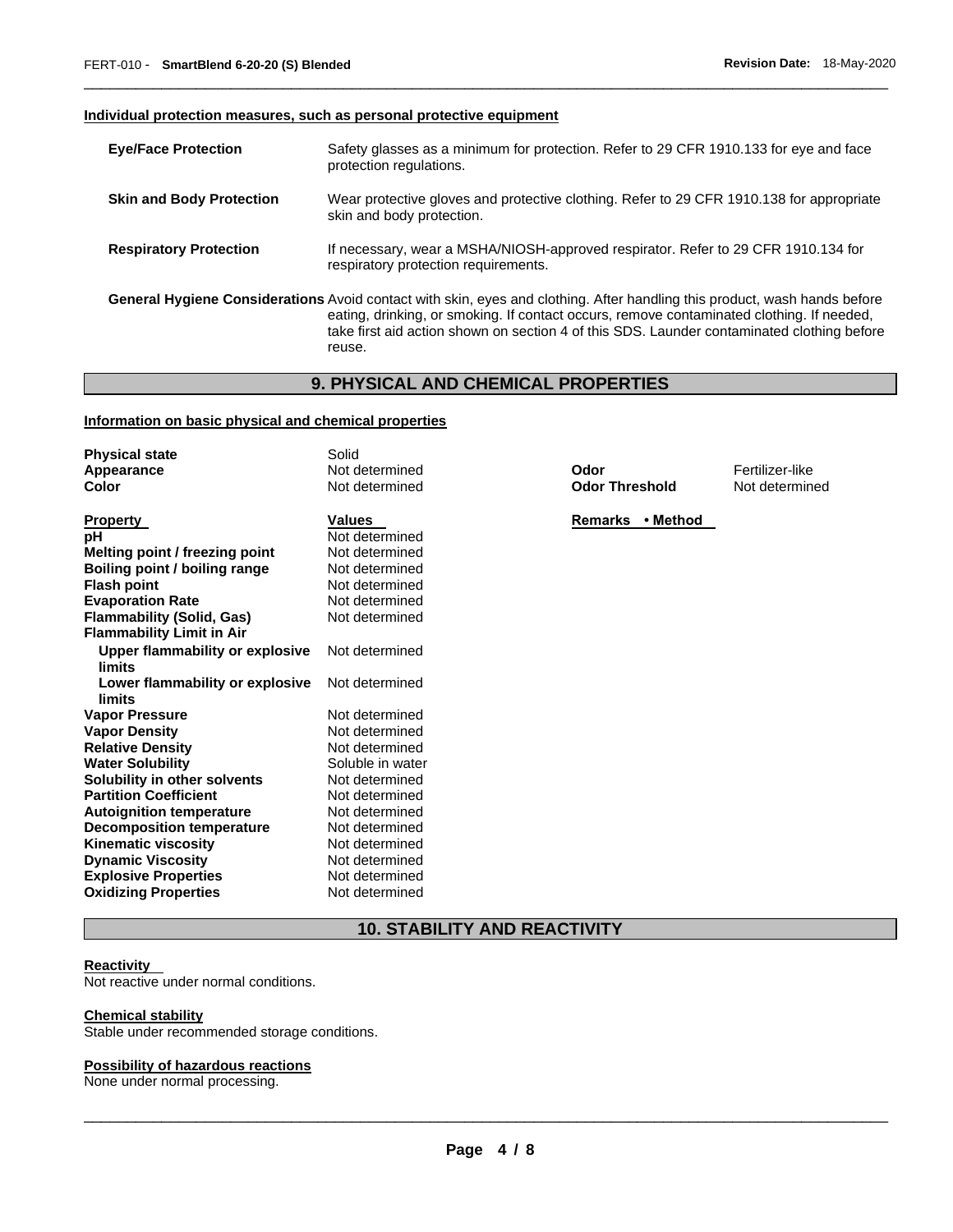#### **Conditions to Avoid**

Keep out of reach of children. Avoid generation of dust.

#### **Incompatible materials**

Strong oxidizing agents. Strong acids. Strong bases.

#### **Hazardous decomposition products**

None known based on information supplied.

### **11. TOXICOLOGICAL INFORMATION**

\_\_\_\_\_\_\_\_\_\_\_\_\_\_\_\_\_\_\_\_\_\_\_\_\_\_\_\_\_\_\_\_\_\_\_\_\_\_\_\_\_\_\_\_\_\_\_\_\_\_\_\_\_\_\_\_\_\_\_\_\_\_\_\_\_\_\_\_\_\_\_\_\_\_\_\_\_\_\_\_\_\_\_\_\_\_\_\_\_\_\_\_\_

#### **Information on likely routes of exposure**

| <b>Product Information</b> |                                                     |
|----------------------------|-----------------------------------------------------|
| <b>Eve Contact</b>         | Causes serious eye irritation.                      |
| <b>Skin Contact</b>        | Prolonged contact may cause redness and irritation. |
| <b>Inhalation</b>          | May cause irritation if inhaled.                    |
| Ingestion                  | May be harmful if swallowed.                        |

#### **Component Information**

| <b>Chemical name</b>                 | Oral LD50                 | Dermal LD50              | <b>Inhalation LC50</b> |
|--------------------------------------|---------------------------|--------------------------|------------------------|
| Potassium Sulfate<br>7778-80-5       | (Rat)<br>$= 6600$ mg/kg   | $\blacksquare$           |                        |
| Mono-ammonium Phosphate<br>7722-76-1 | $= 5750$ mg/kg (<br>(Rat) | (Rabbit)<br>> 7940 mg/kg |                        |
| Calcium Sulfate<br>7778-18-9         | $>$ 3000 mg/kg<br>(Rat)   |                          |                        |
| Ammonium Sulfate<br>7783-20-2        | (Rat)<br>= 2840 mg/kg     | (Rat)<br>> 2000 mg/kg    |                        |

#### **Symptoms related to the physical, chemical and toxicological characteristics**

**Symptoms** Please see section 4 of this SDS for symptoms.

#### **Delayed and immediate effects as well as chronic effects from short and long-term exposure**

**Carcinogenicity** Based on the information provided, this product does not contain any carcinogens or potential carcinogens as listed by OSHA, IARC or NTP.

#### **Numerical measures of toxicity**

**The following values are calculated based on chapter 3.1 of the GHS document** . **Oral LD50** 4,979.60 mg/kg **Dermal LD50** 5,136.20 mg/kg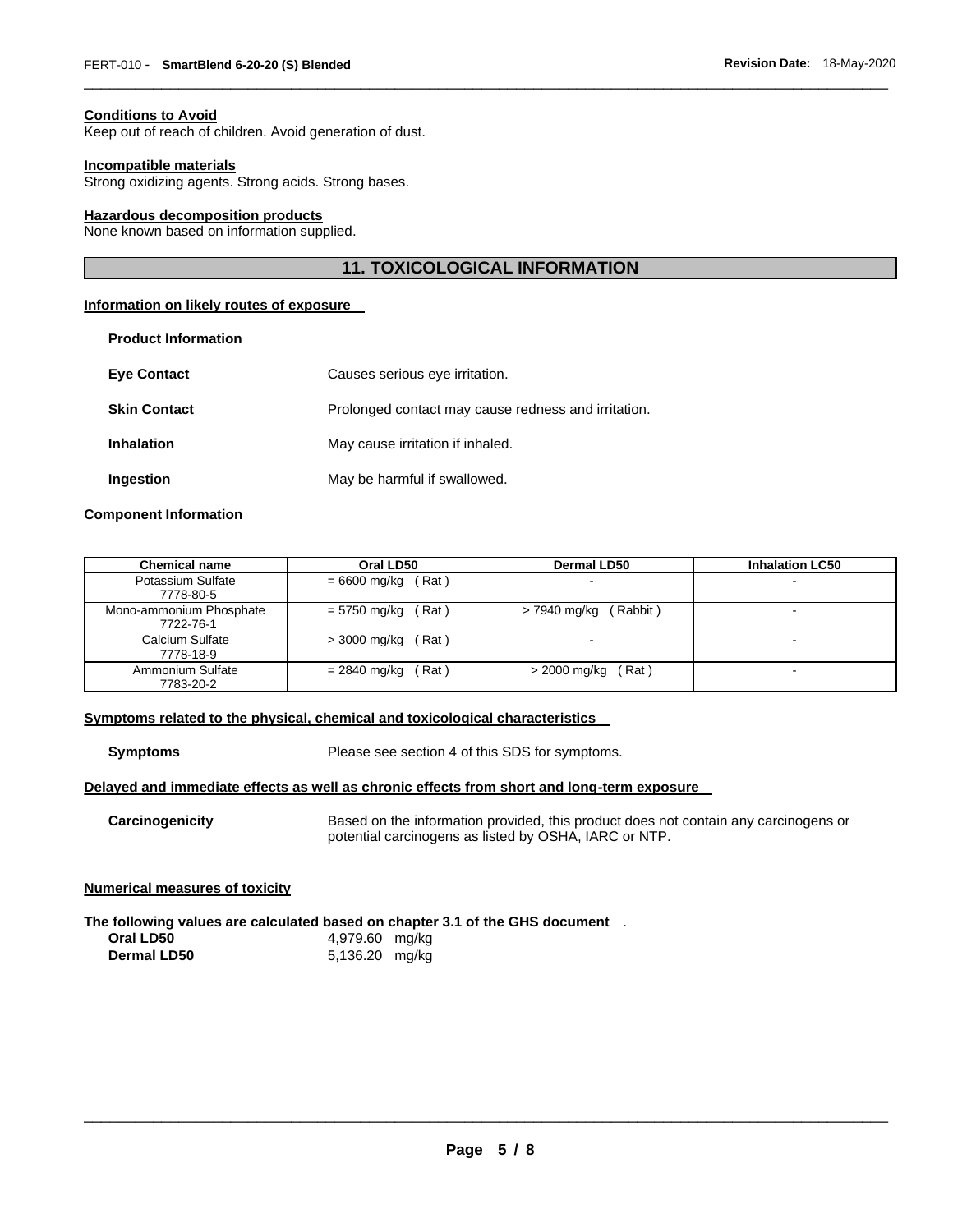### \_\_\_\_\_\_\_\_\_\_\_\_\_\_\_\_\_\_\_\_\_\_\_\_\_\_\_\_\_\_\_\_\_\_\_\_\_\_\_\_\_\_\_\_\_\_\_\_\_\_\_\_\_\_\_\_\_\_\_\_\_\_\_\_\_\_\_\_\_\_\_\_\_\_\_\_\_\_\_\_\_\_\_\_\_\_\_\_\_\_\_\_\_ **12. ECOLOGICAL INFORMATION**

#### **Ecotoxicity**

Harmful to aquatic life with long lasting effects.

#### **Component Information**

| <b>Chemical name</b>    | Algae/aquatic plants   | <b>Fish</b>                          | <b>Crustacea</b>                     |
|-------------------------|------------------------|--------------------------------------|--------------------------------------|
| Potassium Sulfate       | 2900: 72 h Desmodesmus | 653: 96 h Lepomis macrochirus        | 890: 48 h Daphnia magna mg/L         |
| 7778-80-5               | subspicatus mg/L EC50  | mg/L LC50 510 - 880: 96 h            | EC <sub>50</sub>                     |
|                         |                        | Pimephales promelas mg/L LC50        |                                      |
|                         |                        | static 3550: 96 h Lepomis            |                                      |
|                         |                        | macrochirus mg/L LC50 static         |                                      |
| Mono-ammonium Phosphate |                        | 85.9: 96 h Oncorhynchus mykiss       |                                      |
| 7722-76-1               |                        | mg/L LC50 static                     |                                      |
| Calcium Sulfate         |                        | 1970: 96 h Pimephales promelas       | 3200: 120 h Nitscheria linearis mg/L |
| 7778-18-9               |                        | mg/L LC50 static 2980: 96 h          | EC <sub>50</sub>                     |
|                         |                        | Lepomis macrochirus mg/L LC50        |                                      |
|                         |                        | static                               |                                      |
| Ammonium Sulfate        |                        | 250: 96 h Brachydanio rerio mg/L     | 14: 48 h Daphnia magna mg/L LC50     |
| 7783-20-2               |                        | LC50 32.2 - 41.9: 96 h               | 423: 24 h Daphnia magna mg/L         |
|                         |                        | Oncorhynchus mykiss mg/L LC50        | EC <sub>50</sub>                     |
|                         |                        | flow-through 18: 96 h Cyprinus       |                                      |
|                         |                        | carpio mg/L LC50 123 - 128: 96 h     |                                      |
|                         |                        | Poecilia reticulata mg/L LC50        |                                      |
|                         |                        | semi-static 460 - 1000: 96 h         |                                      |
|                         |                        | Leuciscus idus mg/L LC50 static      |                                      |
|                         |                        | 420: 96 h Brachydanio rerio mg/L     |                                      |
|                         |                        | LC50 semi-static 480: 96 h           |                                      |
|                         |                        | Brachydanio rerio mg/L LC50          |                                      |
|                         |                        | flow-through 126: 96 h Poecilia      |                                      |
|                         |                        | reticulata mg/L LC50 5.2 - 8.2: 96 h |                                      |
|                         |                        | Oncorhynchus mykiss mg/L LC50        |                                      |
|                         |                        | static 100: 96 h Pimephales          |                                      |
|                         |                        | promelas mg/L LC50                   |                                      |

#### **Persistence/Degradability**

Not determined.

#### **Bioaccumulation**

There is no data for this product.

#### **Mobility**

| <b>Chemical name</b> | coefficient<br>Partition |
|----------------------|--------------------------|
| Ammonium Sulfate     | --<br>ັບ                 |
| 7783-20-             |                          |

#### **Other Adverse Effects**

Not determined

# **13. DISPOSAL CONSIDERATIONS**

#### **Waste Treatment Methods**

| <b>Disposal of Wastes</b>     | Disposal should be in accordance with applicable regional, national and local laws and<br>regulations. |
|-------------------------------|--------------------------------------------------------------------------------------------------------|
| <b>Contaminated Packaging</b> | Disposal should be in accordance with applicable regional, national and local laws and<br>regulations. |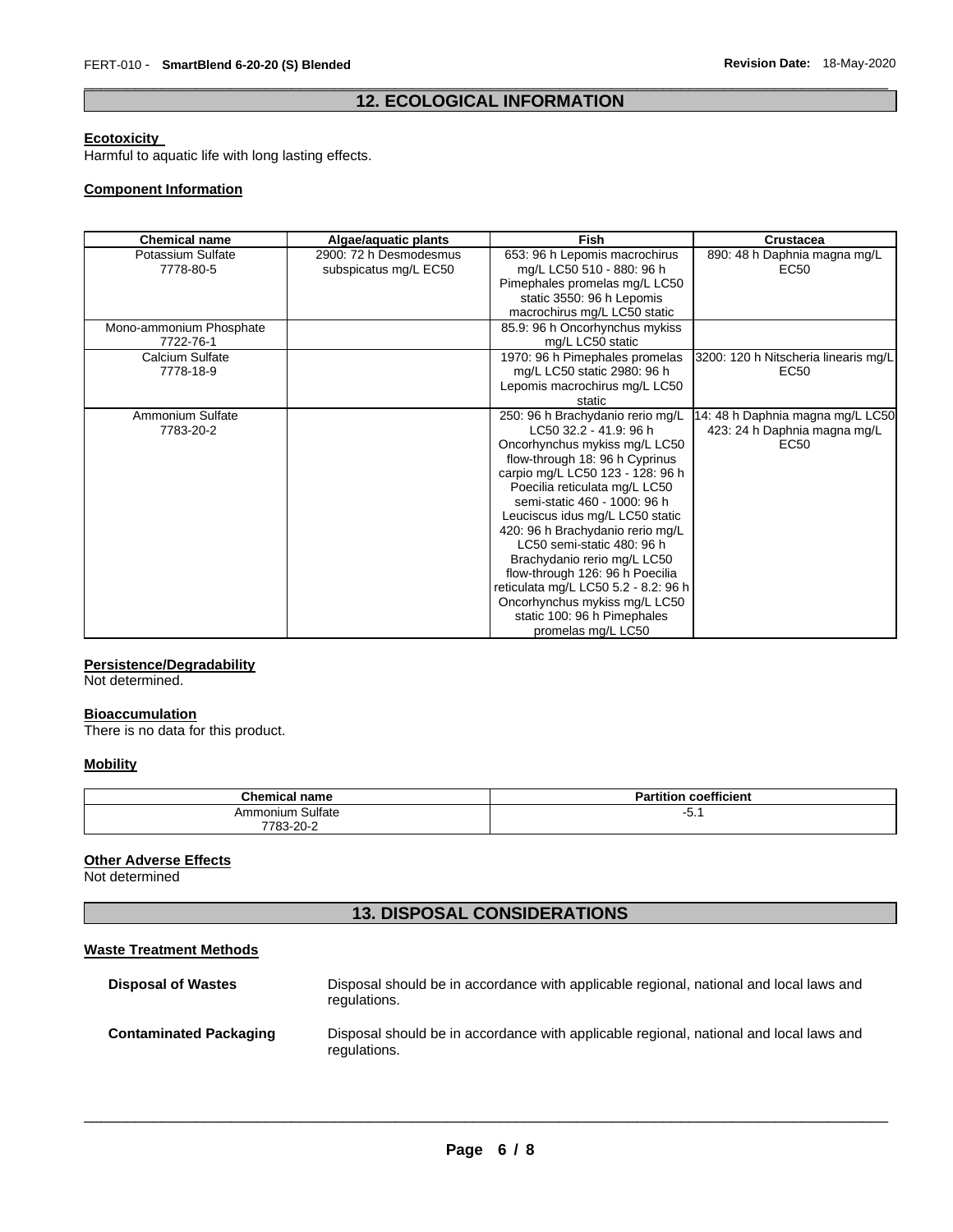| <b>14. TRANSPORT INFORMATION</b> |                                                                                                                                |  |  |  |
|----------------------------------|--------------------------------------------------------------------------------------------------------------------------------|--|--|--|
| <b>Note</b>                      | Please see current shipping paper for most up to date shipping information, including<br>exemptions and special circumstances. |  |  |  |
| <u>DOT</u>                       | Not regulated                                                                                                                  |  |  |  |
| <b>IATA</b>                      | Not regulated                                                                                                                  |  |  |  |
| <b>IMDG</b>                      | Not regulated                                                                                                                  |  |  |  |

\_\_\_\_\_\_\_\_\_\_\_\_\_\_\_\_\_\_\_\_\_\_\_\_\_\_\_\_\_\_\_\_\_\_\_\_\_\_\_\_\_\_\_\_\_\_\_\_\_\_\_\_\_\_\_\_\_\_\_\_\_\_\_\_\_\_\_\_\_\_\_\_\_\_\_\_\_\_\_\_\_\_\_\_\_\_\_\_\_\_\_\_\_

# **15. REGULATORY INFORMATION**

#### **International Inventories**

| <b>Chemical name</b>    | <b>TSCA TSCA Inventory DSL/NDSL EINECS/ELI</b> |            | <b>ENCS</b> | <b>IECSC</b> | <b>KECL</b> | <b>PICCS</b> | <b>AICS</b> |
|-------------------------|------------------------------------------------|------------|-------------|--------------|-------------|--------------|-------------|
|                         | <b>Status</b>                                  | <b>NCS</b> |             |              |             |              |             |
| Potassium Sulfate       | <b>ACTIVE</b>                                  |            |             |              |             |              |             |
| Mono-ammonium Phosphate | <b>ACTIVE</b>                                  |            |             |              |             |              |             |
| Calcium Sulfate         | <b>ACTIVE</b>                                  |            |             |              |             |              |             |
| Ammonium Sulfate        | <b>ACTIVE</b>                                  |            |             |              |             |              |             |

**Legend:** 

*TSCA - United States Toxic Substances Control Act Section 8(b) Inventory* 

*DSL/NDSL - Canadian Domestic Substances List/Non-Domestic Substances List* 

*EINECS/ELINCS - European Inventory of Existing Chemical Substances/European List of Notified Chemical Substances* 

*ENCS - Japan Existing and New Chemical Substances* 

*IECSC - China Inventory of Existing Chemical Substances* 

*KECL - Korean Existing and Evaluated Chemical Substances* 

*PICCS - Philippines Inventory of Chemicals and Chemical Substances* 

*AICS - Australian Inventory of Chemical Substances* 

#### **US Federal Regulations**

#### **CERCLA**

This material, as supplied, does not contain any substances regulated as hazardous substances under the Comprehensive Environmental Response Compensation and Liability Act (CERCLA) (40 CFR 302) or the Superfund Amendments and Reauthorization Act (SARA) (40 CFR 355).

#### **SARA 313**

Section 313 of Title III of the Superfund Amendments and Reauthorization Act of 1986 (SARA). This product contains a chemical or chemicals which are subject to the reporting requirements of the Act and Title 40 of the Code of Federal Regulations, Part 372

| <b>Chemical name</b>                | <b>CAS No</b> | Weight-% | <b>SARA 313 - Threshold</b><br>Values % |
|-------------------------------------|---------------|----------|-----------------------------------------|
| Mono-ammonium Phosphate - 7722-76-1 | 7722-76-1     | 30-40    | .u                                      |
| Ammonium Sulfate - 7783-20-2        | 7783-20-2     | -10      | . U                                     |

#### **CWA (Clean Water Act)**

This product does not contain any substances regulated as pollutants pursuant to the Clean Water Act (40 CFR 122.21 and 40 CFR 122.42)

#### **US State Regulations**

#### **California Proposition 65**

This product does not contain any Proposition 65 chemicals.